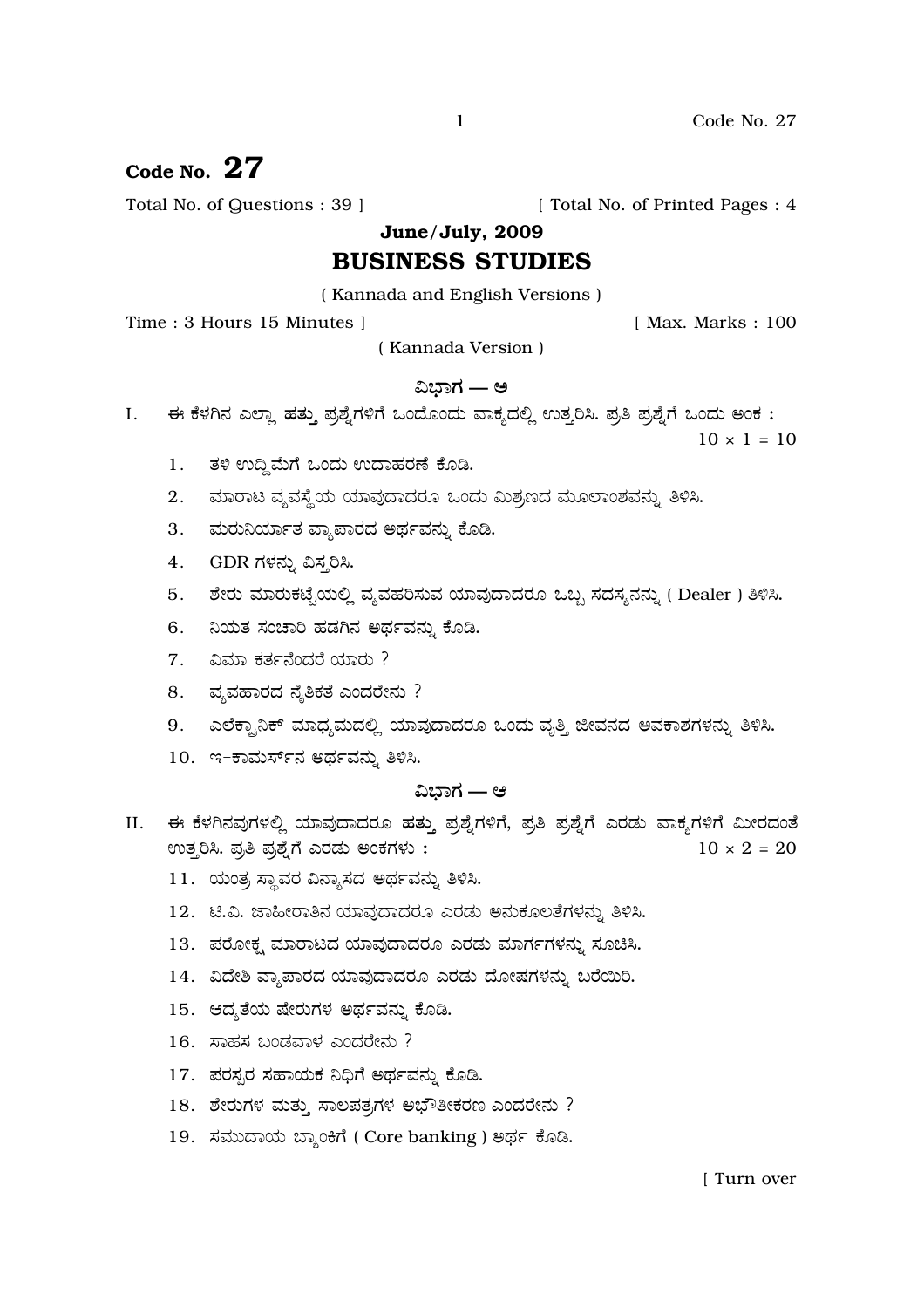Code No. 27

- $20.$  ಮರುವಿಮೆ ಎಂದರೇನು?
- 21. ಗ್ರಾಹಕ ಸಂರಕ್ಷಣೆ ಎಂದರೇನು ?
- 22. ಡೇಟಾಬೇಸ್ ನಿರ್ವಹಣೆಯ (DBMS) ಅರ್ಥವನ್ನು ಕೊಡಿ.

### ವಿಬಾಗ — ಇ

- III. ಈ ಕೆಳಗಿನವುಗಳಲ್ಲಿ ಯಾವುದಾದರೂ ಆರು ಪ್ರಶ್ನೆಗಳಿಗೆ, ಪ್ರತಿ ಪ್ರಶ್ನೆಗೆ ಹದಿನ್ಯೆದು ಸಾಲುಗಳಿಗೆ ಮೀರದಂತೆ ಉತ್ತರಿಸಿ. ಪ್ರತಿ ಪ್ರಶ್ನೆಗೆ ಐದು ಅಂಕಗಳು:  $6 \times 5 = 30$ 
	- 23. ಸ್ಥಾವರ ವಿನ್ಯಾಸದ ಮೇಲೆ ಪ್ರಭಾವ ಬೀರುವ ಯಾವುದಾದರೂ ಐದು ಅಂಶಗಳನ್ನು ವಿವರಿಸಿ.
	- 24. ವಿಕ್ರಯ ಕಲೆಯ ಯಾವುದಾದರೂ ಐದು ಅನುಕೂಲತೆಗಳನ್ನು ತಿಳಿಸಿ.
	- $25.$  ಕೋರಿಕೆ ಗೃಹ ಎಂದರೇನು ? ಅದರ ಕಾರ್ಯಗಳೇನು ?
	- 26. ಶೇರುಗಳು ಮತ್ತು ಸಾಲಪತ್ರಗಳ ನಡುವಿನ ಯಾವುದಾದರೂ ಐದು ವ್ಯತ್ಯಾಸಗಳನ್ನು ತಿಳಿಸಿ.
	- 27. ಶೇರು ಮಾರುಕಟೈಯ ಯಾವುದಾದರೂ ಐದು ಕಾರ್ಯಗಳನ್ನು ಸಂಕೃಪ್ತವಾಗಿ ವಿವರಿಸಿ.
	- 28. ದಾಸ್ತಾನು ವ್ಯವಸ್ಥೆಯ ಯಾವುದಾದರೂ ಐದು ಅವಶ್ಯಕತೆಗಳನ್ನು ತಿಳಿಸಿ.
	- 29. ಬ್ಯಾಂಕ್ ಖಾತೆಯನ್ನು ತೆರೆಯುವ ವಿಧಾನವನ್ನು ತಿಳಿಸಿ.
	- 30. ವಿಮೆ ವಲಯದಲ್ಲಿ ಜೀವನ ವೃತ್ತಿಯ ಅವಕಾಶಗಳನ್ನು ಬರೆಯಿರಿ.
	- 31. ಬಳಕೆದಾರರ ಯಾವುದಾದರೂ ಐದು ಹಕ್ಕುಗಳನ್ನು ವಿವರಿಸಿ.

# ವಿಭಾಗ — ಈ

- IV. ಈ ಕೆಳಗಿನವುಗಳಲ್ಲಿ ಯಾವುದಾದರೂ ಮೂರು ಪ್ರಶ್ನೆಗಳಿಗೆ, ಪ್ರತಿ ಪ್ರಶ್ನೆಗೆ ಮೂವತ್ತು ಸಾಲುಗಳಿಗೆ ಮೀರದಂತೆ ಉತ್ತರಿಸಿ. ಪ್ರತಿ ಪ್ರಶ್ನೆಗೆ ಹತ್ತು ಅಂಕಗಳು:  $3 \times 10 = 30$ 
	- 32. ವಿವಿಧ ಬಗೆಯ ಮಾರಾಟಗಾರರನ್ನು ವಿವರಿಸಿ.
	- 33. ದೇಶಿ ವ್ಯಾಪಾರ ಮತ್ತು ವಿದೇಶಿ ವ್ಯಾಪಾರದ ನಡುವಿನ ವ್ಯತ್ಯಾಸಗಳನ್ನು ತಿಳಿಸಿ.
	- 34. ಸಟ್ಟಾ ವ್ಯಾಪಾರಿ ಎಂದರೆ ಯಾರು ? ವಿವಿಧ ರೀತಿಯ ಸಟ್ಟಾ ವ್ಯಾಪಾರಿಗಳ ಬಗ್ಗೆ ಬರೆಯಿರಿ.
	- 35. ಕಡಲ ವಿಮೆ ಎಂದರೇನು ? ಕಡಲ ವಿಮಾ ಪಾಲಿಸಿಗಳ ವಿಧಗಳನ್ನು ವಿವರಿಸಿ.
	- 36. ರೈಲು ಸಾರಿಗೆಯ ಅನುಕೂಲತೆಗಳು ಮತ್ತು ಅನಾನುಕೂಲತೆಗಳನ್ನು ವಿವರಿಸಿ.

# ವಿಭಾಗ — ಉ ( ಪ್ರಾಯೋಗಿಕ ಪ್ರಶ್ನೆಗಳು )

- V. ಈ ಕೆಳಗಿನವುಗಳಲ್ಲಿ ಯಾವುದಾದರೂ ಎರಡನ್ನು ಉತ್ತರಿಸಿ. ಪ್ರತಿ ಪ್ರಶ್ನೆಗೆ ಐದು ಅಂಕಗಳು : $2 \times 5 = 10$ 
	- 37. ಯಾವುದಾದರೂ ಐದು ಸರಕುಗಳನ್ನು ಪಟ್ಟಿ ಮಾಡಿ, ಅವುಗಳಿಗೆ ಸೂಕ್ತ ಜಾಹೀರಾತು ಮಾಧ್ಯಮಗಳನ್ನು ಸೂಚಿಸಿ.
	- 38. ವ್ಯವಹಾರಸ್ಥರಾಗಿ ವಿದ್ಯುನ್ಮಾನ−ವಾಣಿಜ್ಯವನ್ನು ಯಶಸ್ತೀ ಕಾರ್ಯಗತಗೊಳಿಸಲು ನಿಮಗೆ ಅವಶ್ಯವಾದ ಸಂಪನ್ಮೂಲಗಳನ್ನು ತಿಳಿಸಿ.
	- 39. ಒಬ್ಬ ಸಾಮಾನ್ಯ ಪ್ರಜೆಯಾಗಿ, ಒಬ್ಬ ವ್ಯಾಪಾರಿಯಿಂದ ಪರಿಸರದ ಸಂರಕ್ಷಣೆಗೆ ಯಾವ ಜವಾಬ್ದಾರಿಗಳನ್ನು ನಿರೀಕ್ಷಿಸುತ್ತೀರಿ ?

2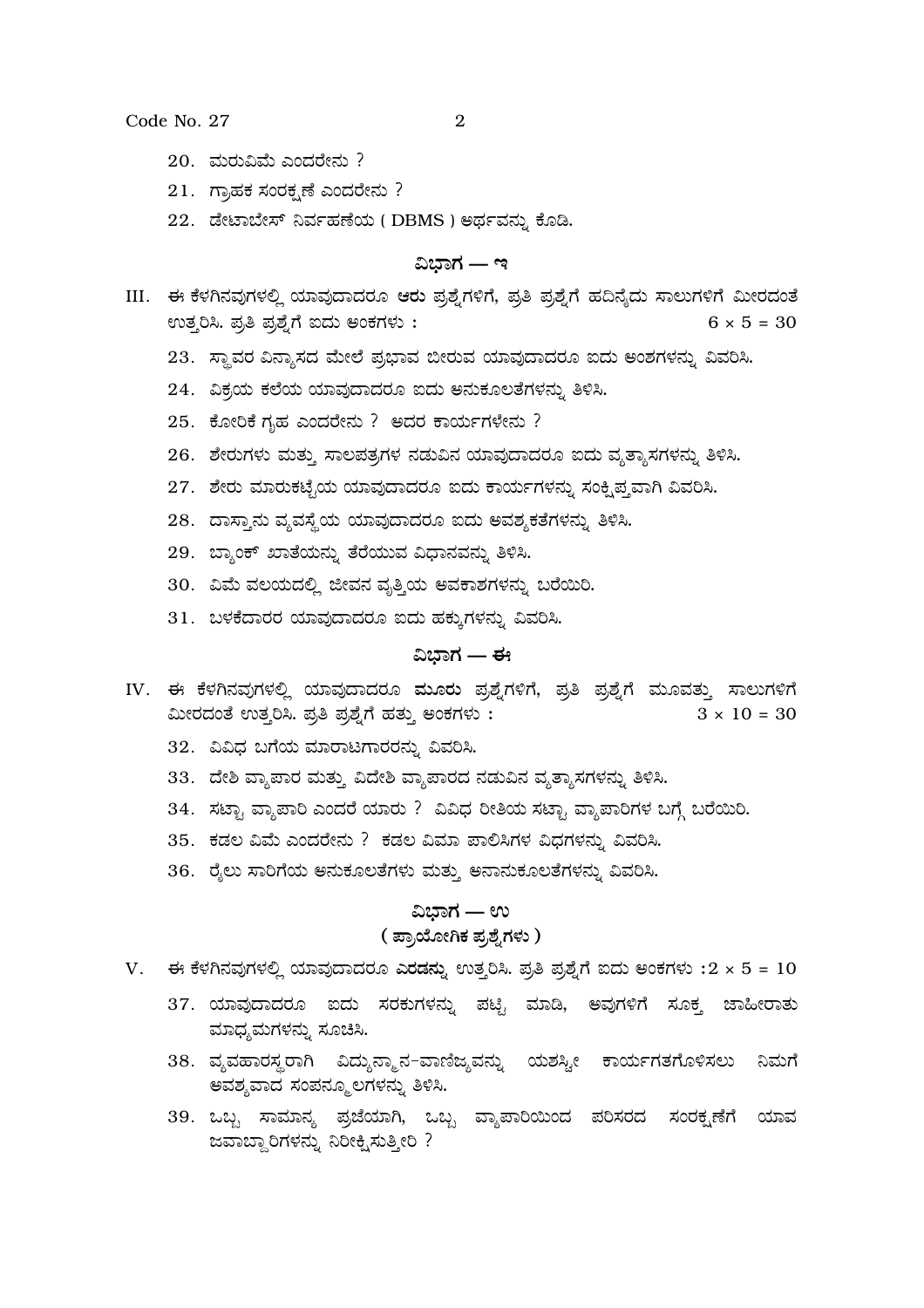# ( English Version )

#### SECTION – A

- I. Answer all *ten* questions in a sentence each. Each question carries *one* mark.  $10 \times 1 = 10$ 
	- 1. Give an example of Genetic industry.
	- 2. State any one element of marketing mix.
	- 3. Give the meaning of Entrepot Trade.
	- 4. Expand GDRs.
	- 5. Mention any one of the dealers in stock exchange.
	- 6. Give the meaning of Liners.
	- 7. Who is an Insurer ?
	- 8. What is Business ethics ?
	- 9. State any one career opportunity in electronic media.
	- 10. What is E-commerce ?

#### SECTION – B

- II. Answer any *ten* of the following questions in not more than *two* sentences each. Each question carries *two* marks.  $10 \times 2 = 20$ 
	- 11. Give the meaning of Plant layout.
	- 12. Mention any two advantages of TV Advertising.
	- 13. State any two indirect channels of distribution.
	- 14. Write any two disadvantages of Foreign Trade.
	- 15. Give the meaning of Preference shares.
	- 16. What is Venture capital ?
	- 17. Give the meaning of Mutual Funds.
	- 18. What is dematerialisation of shares and debentures ?
	- 19. Write the meaning of core banking.
	- 20. What is re-insurance ?
	- 21. What is consumer protection ?
	- 22. Give the meaning of database management system.